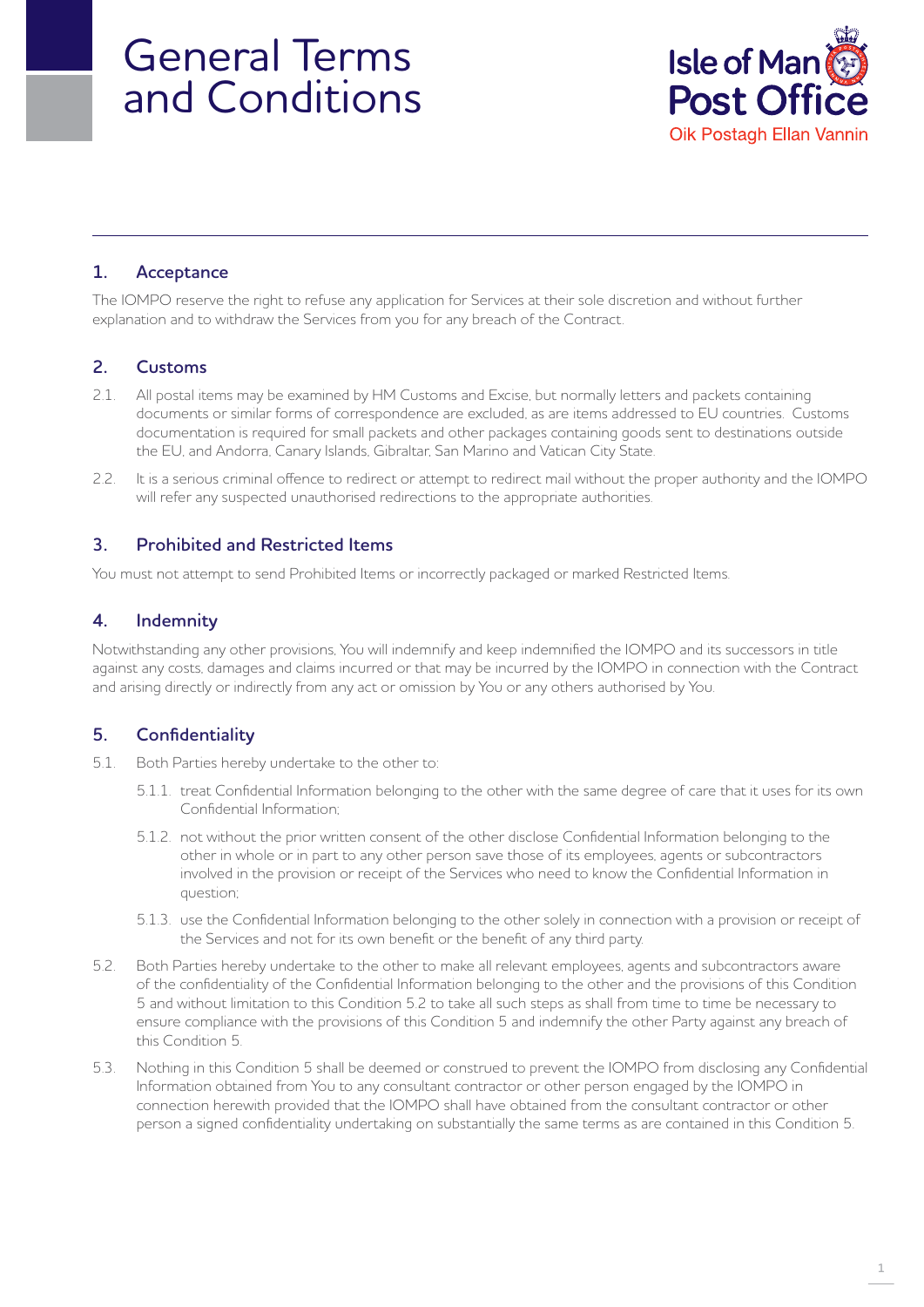# **6. Limitation of Liability**

- 6.1. This sets out the entire financial liability of the IOMPO to You (including any liability for the acts or omissions of its employees, agents and subcontractors):
	- 6.1.1. any breach of the Contract;
	- 6.1.2. any representation statement or tortious act or omission (including negligence) arising under or in connection with the Contract;
	- 6.1.3. Nothing in this Condition limits or excludes the liability of each Party for death or personal injury resulting from negligence; or any breach of any obligations implied by Section 22 the Supplier of Goods and Services Act 1996.
- 6.2. Neither Party shall be liable to the other Party for:
	- 6.2.1. loss of profits; or
	- 6.2.2. loss of business; or
	- 6.2.3. depletion of goodwill and/or similar losses; or
	- 6.2.4. loss of anticipated savings; or
	- 6.2.5. loss of contract; or
	- 6.2.6. loss of use; or
	- 6.2.7. loss or corruption of data or information; or
	- 6.2.8. other financial losses; or
	- 6.2.9. any other loss not directly arising from either Party's breach negligence or any other event.
- 6.3. The aggregate liability of the IOMPO to You for any and all claims losses damages or expenses from any cause whatsoever shall be limited to the respective Limit of Liability Amount.

# **7. Data Protection**

The IOMPO will comply with the Data Protection Act 2002 in the provision of the Services.

You are advised to read the IOMPO's statement on "Privacy, Data Protection and Sharing of Information" which can be found at **http://www.iompost.com/help/privacy-policy/** and which will form part of any contract entered into between you and the IOMPO.

#### **8. Additional Insurance**

Where permitted by the Service Terms and Conditions You may purchase Additional Insurance from the IOMPO upon the terms set out in Schedule 2 to these Terms and Conditions.

# **9. Credit Account**

Where there is a requirement for You to have a Credit Account to receive the Services that Credit Account will be opened and managed in accordance with the terms set out in Schedule 3 to these Terms and Conditions.

# **10. Force Majeure**

- 10.1. Neither Party shall be liable for any breach of its obligations under the Contract resulting from an event of Force Majeure.
- 10.2. Each Party agrees to notify the other immediately upon becoming aware of an event of Force Majeure such notice to contain details of the circumstances giving rise to the event of Force Majeure and a reasonable estimate of the date on which the event of Force Majeure is likely to cease.
- 10.3. If an event of Force Majeure continues for more than thirty (30) days then either Party shall be entitled to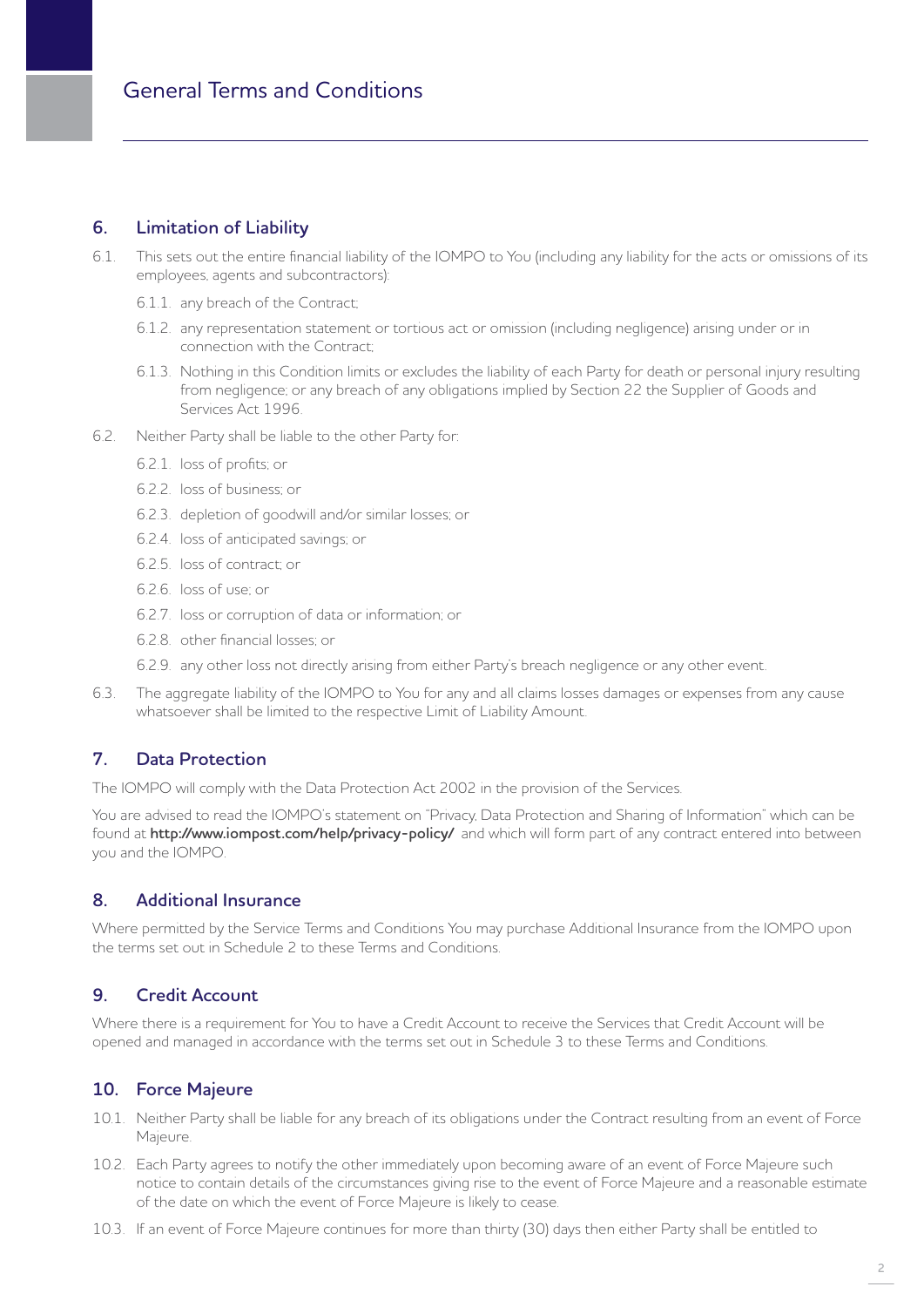terminate the Contract. Neither Party shall have any liability to the other in respect of the termination of the Contract as a result of an event of Force Majeure.

# **11. Due Diligence**

You agree to provide such Due Diligence Information as the IOMPO shall reasonably require at any time during which the Services are being provided and for such period following this as may be reasonably necessary.

#### **12. Waiver**

The waiver by either Party of a breach or default of any of the provisions of the Contract by the other Party shall not be construed as a waiver of any succeeding or continuing breach of the same or other provision nor shall any delay or omission on the part of either Party in exercising or availing itself of any right power or privilege that it has or may have hereunder operate as a waiver of any breach or default by the other Party.

# **13. Notices**

Any notice request instruction or other document to be given under the Contract shall be delivered or sent by first class post or by email (such email transmission to be confirmed by letter posted within twelve (12) hours) to the registered office address of the other Party and to the address set out in the Services Schedule (or other such address as may have been notified to the other Party) and such notice or other document shall be deemed to have been served if hand delivered at the time of hand delivery if sent by post upon the expiration of forty eight (48) hours after posting and if sent by email upon the expiration of twelve (12) hours after despatch provided that such email is acknowledged to have been received by the recipient.

# **14. Invalidity and Severability**

If any provision of the Contract shall be found by any court or administrative body of competent jurisdiction to be invalid or unenforceable the invalidity or unenforceability of such provision shall not affect the other provisions of the Contract and all provisions not affected by such invalidity or enforceability shall remain in full force and effect. The Parties hereby agree to attempt to substitute for any invalid or unenforceable provision a valid or enforceable provision which achieves to the greatest extent possible the economic legal and commercial objectives of the invalid or enforceable provision.

# **15. Entire Agreement**

- 15.1. The Contract embodies and sets forth the entire agreement and understanding of the Parties and supersedes all prior oral or written agreements understandings or arrangements relating to the subject matter of the Contract.
- 15.2. Neither Party shall be entitled to rely on any agreement understanding or arrangement which is not expressly set forth in the Contract. For the avoidance of doubt save as specified in the Contract the terms of the Contract shall have precedence over any printed condition appearing on the reverse of any purchase order or on any purchase order acceptance delivery form or other documents or letters emanating from either Party at any time.

# **16. Assignment**

The Contract may not be assigned by the IOMPO or You without the prior written consent of the other Party which shall not be unreasonably withheld or delayed.

# **17. Law**

The Contract shall be governed by and construed in accordance with Manx Law and the Parties hereto agree to submit to the exclusive jurisdiction of the courts of the Isle of Man.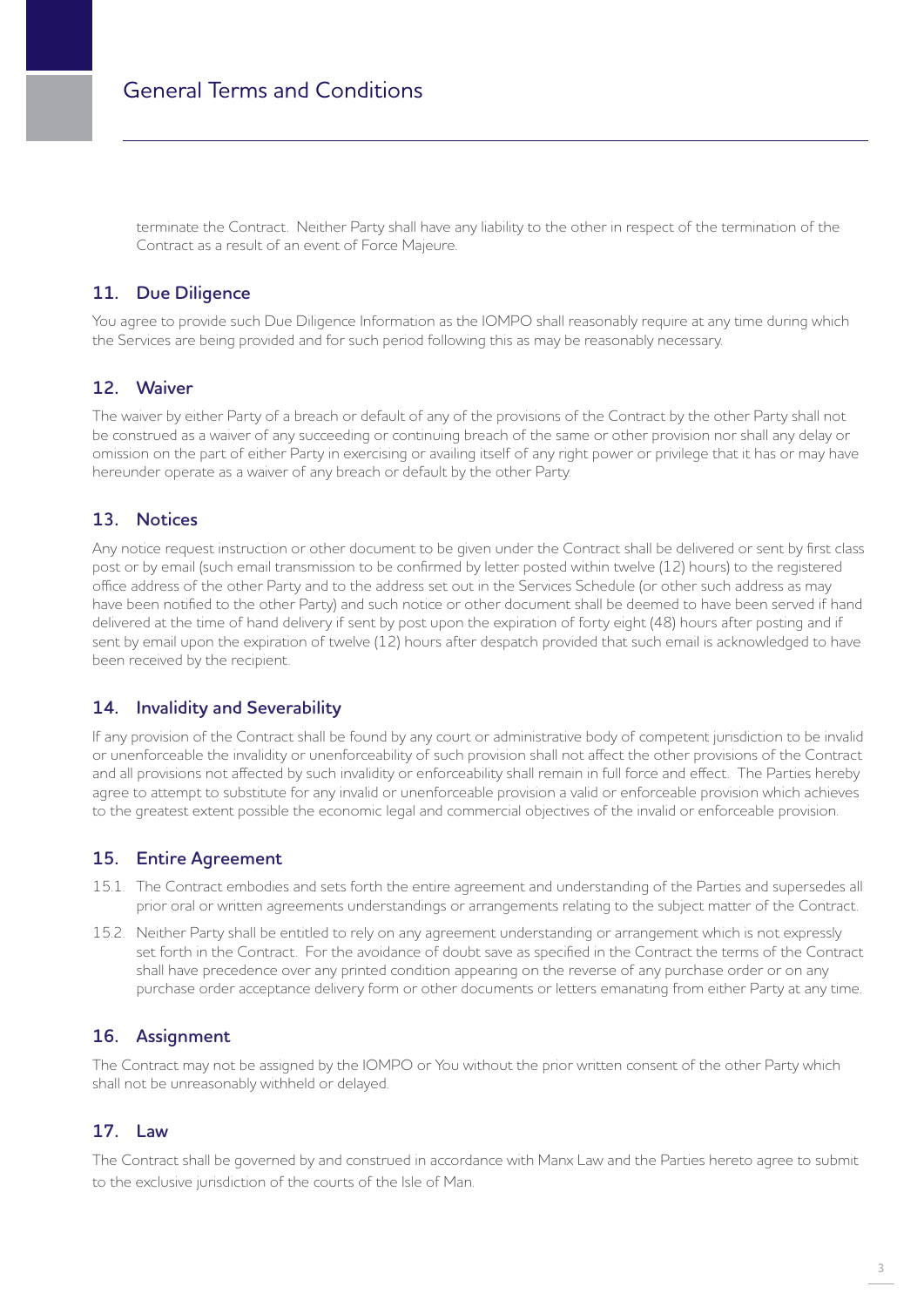## **18. Definitions and Interpretation**

18.1. In these Terms and Conditions the following words and expressions shall have the following meaning unless these Terms and Conditions state otherwise:

"**Additional Insurance**" means additional insurance that You can purchase from the IOMPO upon the terms set out in Schedule 2 of these Terms and Conditions;

"**Application Form**" means the IOMPO application form that You have completed in order to receive the Services (if applicable);

"**Charges**" means the charges for the provision of the Services as set out in the relevant Service Terms and Conditions;

"**Contract**" means the contract formed between You and the IOMPO and which comprises:

(a) the Service Terms and Conditions;

- (b) these Terms and Conditions; and
- (c) the Application Form (if any);

"**Credit Account**" means a credit account agreed between You and the IOMPO upon the terms set out in these Terms and Conditions;

"**Direct Loss**" means any loss that is directly attributable to the defaulting Party's actions and is supported by a valid invoice in respect of the loss incurred;

"**Due Diligence Information**" means information concerning Your financial standing and corporate governance;

"**Due Diligence Requirements**" means the satisfactory completion of all due diligence requirements notified by the IOMPO to You which will include the provision of relevant Due Diligence Information.

"**Employee**" means (when referring to the IOMPO) any employee consultant agent subcontractor or any other person whatsoever acting for or on behalf of the IOMPO or otherwise under the IOMPO's control;

"**Force Majeure**" means failure to perform any term or condition of the Contract as a result of conditions beyond either Party's control such as, but not limited to, war, strikes, fires, transport failures or delays, floods, acts of God, governmental restrictions, power failures or damage or destruction of facilities;

"**IOMPO**" means the Isle of Man Post Office (a statutory board of Tynwald);

"**Limit of Liability Amount**" means: (i) the amount set out in the relevant Service Terms and Conditions; (ii) where an amount is not referred to in the relevant Service Terms and Conditions, the amount set out in Schedule 1 to these Terms and Conditions (subject to the exclusions set out in that Schedule); (iii) (where an amount is not referred to in the relevant Service Terms and Conditions and the Service is not referred to in Schedule 1) the total amount of the Charges paid by you for the relevant Service in the twelve (12) months prior to the event giving rise to the claim; or (iv) (where Additional Insurance is purchased) the amount set out in Schedule 2;

"**Parties**" means You and the IOMPO and "**Party**" means either one of them (as applicable);

"**Prohibited Items**" means those items detailed at www.iompost.com;

"**Restricted Items**" means those items detailed at www.iompost.com;

"**Service**" means the services that You have elected to take from the IOMPO and which the IOMPO has agreed to provide to You;

"**Service Terms and Conditions**" means the terms and conditions which are specific to the Service that You have elected to take from the IOMPO and the IOMPO has agreed to supply to You. These Service Terms and Conditions can be found at the IOMPO website www.iompost.com;

"**Terms and Conditions**" means these terms and conditions;

"**You**" means the customer of the IOMPO who is applying for or receiving the relevant Service.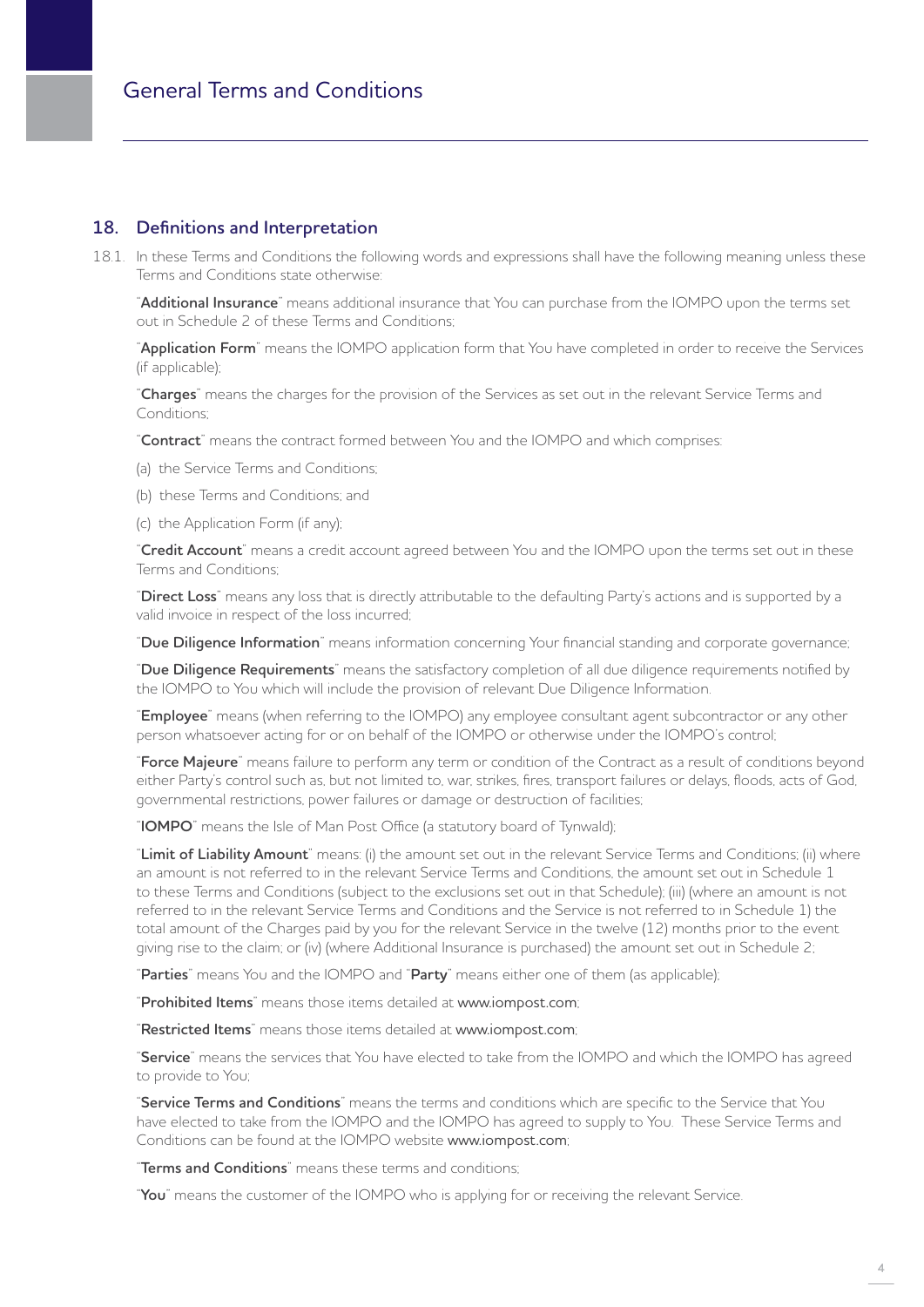- 18.2. A reference to any statute, enactment, order, regulation or other similar instrument shall be construed as a reference to the statute, enactment, order, regulation or instrument as amended by any subsequent statute, enactment, order, regulation or instrument or as contained in any subsequent re-enactment of it.
- 18.3. Unless otherwise provided the singular includes the plural and any references to a gender shall include any gender.
- 18.4. Headings are included in these Terms and Conditions for ease of reference only and shall not affect the interpretation or construction of these Terms and Conditions.
- 18.5. Reference to Conditions and Schedules are, unless otherwise provided, references to Conditions and Schedules to these Terms and Conditions.
- 18.6. In the event and to the extent only of any conflict between the Conditions and the Schedules the Conditions shall prevail.

# **SCHEDULE 1**

# **Limit of Liability Amount**

To make a compensation claim for loss, damage or delay of an item sent by IOMPO, a claim form, which is available from any of our counters, from Customer Services (telephone 01624 664664) or from our website at iompost.com, must be completed and forwarded to Isle of Man Post Office, Customer Services, FREEPOST, Douglas, ISLE OF MAN, IM87 6DL.

This form must be accompanied by the original Certificate of Posting (available free of charge at the time of posting) or the receipt for the specialised service offering higher levels of compensation ie Special Delivery. Written evidence of market value or cost of the lost or damaged contents may also be required.

The IOMPO may make any enquiries it deems necessary to satisfy the validity of a claim which must be received IOMPO within the following time periods from the date of posting:

#### Royal Mail

- Letters/Packets, Special Delivery, Recorded Delivery -12 months
- Special Delivery Delays -3 months
- International Signed For & Airsure –6 months

#### Parcelforce

- All UK services 30 days
- Global Express 15 days
- Global Value & BFPO 120 days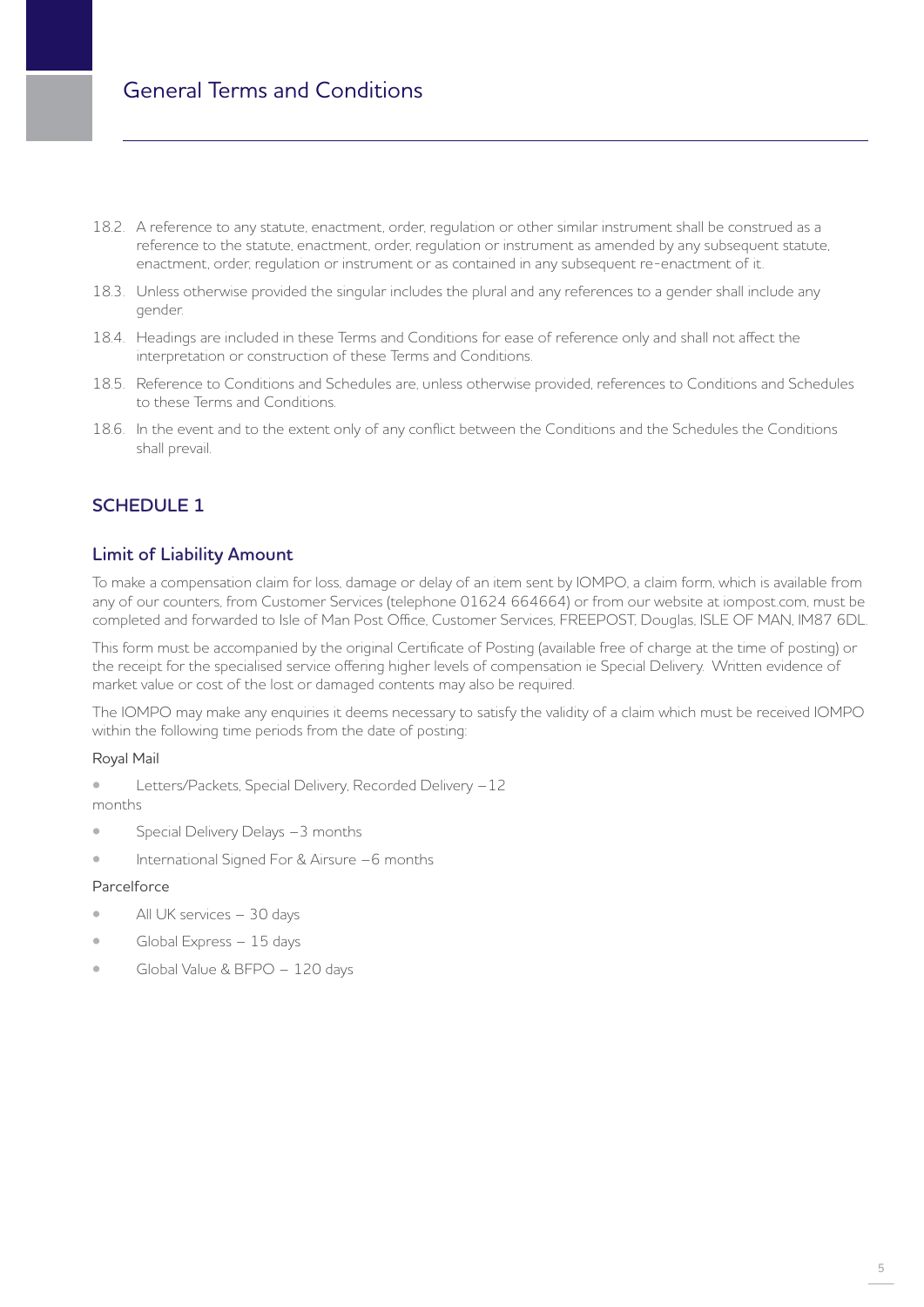| Type of service                                                                                                        | Lost                                                                                                                                                                                                                                                                                                                                                      | Damaged                                                                                                                                                                                                                                                                                                                 | Delayed                                                                                                                                                                                                                                                                                                          |
|------------------------------------------------------------------------------------------------------------------------|-----------------------------------------------------------------------------------------------------------------------------------------------------------------------------------------------------------------------------------------------------------------------------------------------------------------------------------------------------------|-------------------------------------------------------------------------------------------------------------------------------------------------------------------------------------------------------------------------------------------------------------------------------------------------------------------------|------------------------------------------------------------------------------------------------------------------------------------------------------------------------------------------------------------------------------------------------------------------------------------------------------------------|
|                                                                                                                        | i.e. If it is confirmed<br>that the item has not<br>been delivered, and the<br>original proof of posting is<br>provided, compensation is<br>available:                                                                                                                                                                                                    | i.e. If the damage has been<br>confirmed and packaging<br>was sufficient in accordance<br>with our published<br>guidelines, compensation is<br>payable:                                                                                                                                                                 | If it is confirmed that the<br>item was not delivered by<br>the guaranteed time, and<br>the delay has been caused<br>by Isle of Man Post Office<br>or contracted partners:                                                                                                                                       |
| Letters/Packets<br>(Isle of Man, UK and<br>Channel Islands)                                                            | Up to the value of £20                                                                                                                                                                                                                                                                                                                                    | Up to the value of £20                                                                                                                                                                                                                                                                                                  | No compensation is payable                                                                                                                                                                                                                                                                                       |
| <b>Special Delivery</b><br>Isle of Man, UK and<br>Channel Islands)                                                     | Up to £2,500 + postage<br>cost, depending on<br>insurance level purchased<br>and contents                                                                                                                                                                                                                                                                 | Up to £2,500 depending<br>on insurance level<br>purchased                                                                                                                                                                                                                                                               | The postage cost may be<br>refunded                                                                                                                                                                                                                                                                              |
| <b>Signed For</b><br>(Isle of Man, UK and<br>Channel Islands)                                                          | Up to the value of £50                                                                                                                                                                                                                                                                                                                                    | Up to the value of £50                                                                                                                                                                                                                                                                                                  | No compensation is payable                                                                                                                                                                                                                                                                                       |
| International standard<br>letters/packets                                                                              | No compensation is payable                                                                                                                                                                                                                                                                                                                                | No compensation is payable                                                                                                                                                                                                                                                                                              | No compensation is payable                                                                                                                                                                                                                                                                                       |
| <b>International Signed For</b><br>and Airsure<br>(letters/packets)<br>Subject to variation from<br>country to country | Up to £500 + postage cost.<br>If no enhanced insurance<br>was purchased, maximum<br>compensation payable is<br>$E41 + postage costs$                                                                                                                                                                                                                      | Up to £500.<br>If no enhanced insurance<br>was purchased, maximum<br>compensation payable is<br>£41                                                                                                                                                                                                                     | No compensation is payable                                                                                                                                                                                                                                                                                       |
| Parcels - Standard Local<br>(Isle of Man to Isle of Man)                                                               | Up to $100 \times$ the cost of<br>an IOM Letter stamp and<br>depending on the contents                                                                                                                                                                                                                                                                    | Up to $100 \times$ the cost of<br>an IOM Letter stamp and<br>depending on the contents                                                                                                                                                                                                                                  | No compensation is payable                                                                                                                                                                                                                                                                                       |
| Parcels - Express 9, 10,<br>AM, 24 & 48<br>(UK & IOM)                                                                  | For each consignment,<br>up to £2,500 (except 48<br>in which case £2,450)<br>+ postage cost, subject<br>to the level of insurance<br>purchased. If no enhanced<br>insurance was purchased,<br>maximum compensation<br>payable is £200 per<br>consignment for Express 9,<br>10 and AM and £100 for<br>Express 24 and £50 for<br>Express 48 + postage costs | For each consignment, up<br>to £2,500, (except 48 in<br>which case £2,450) subject<br>to the level of insurance<br>purchased. If no enhanced<br>insurance was purchased,<br>maximum compensation<br>payable is £200 per<br>consignment for Express 9,<br>10 and AM and £100 for<br>Express 24 and £50 for<br>Express 48 | The postage cost may be<br>refunded up to 100% for<br>Express 9, 10 and AM, 50%<br>for Express 24 and up to<br>25% for Express 48.<br>For Express 9, 10 and AM,<br>maximum compensation of<br>50% of the cost of postage<br>may be paid if delivery is<br>made on the due date but<br>not before the agreed time |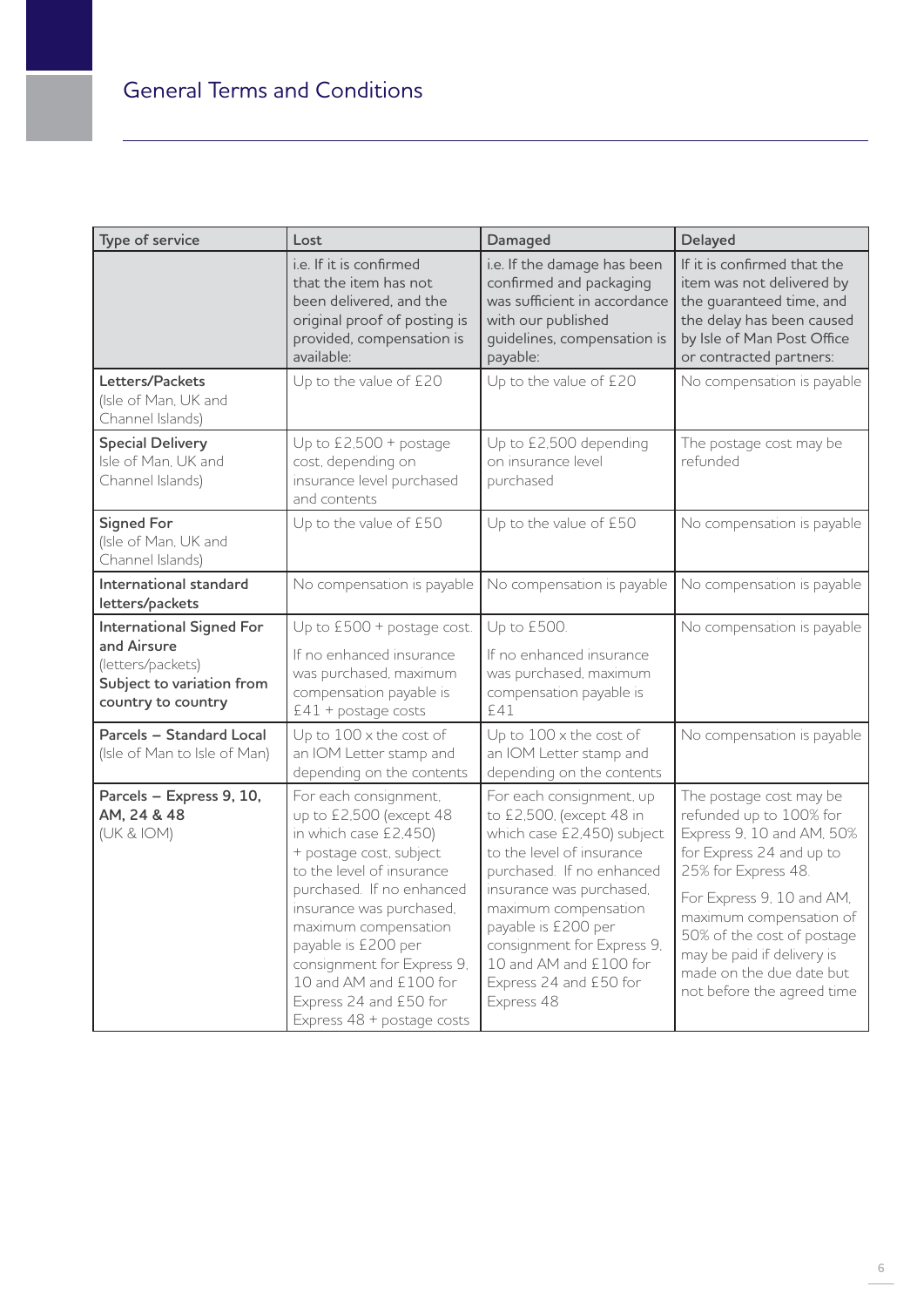| Type of service                                  | Lost                                                                                                                                                                                                                                                      | Damaged                                                                                                                                                                                                                  | Delayed                                                                                                                                                                            |
|--------------------------------------------------|-----------------------------------------------------------------------------------------------------------------------------------------------------------------------------------------------------------------------------------------------------------|--------------------------------------------------------------------------------------------------------------------------------------------------------------------------------------------------------------------------|------------------------------------------------------------------------------------------------------------------------------------------------------------------------------------|
|                                                  | i.e. If it is confirmed<br>that the item has not<br>been delivered, and the<br>original proof of posting is<br>provided, compensation is<br>available:                                                                                                    | i.e. If the damage has been<br>confirmed and packaging<br>was sufficient in accordance<br>with our published<br>guidelines, compensation is<br>payable:                                                                  | i.e. If it is confirmed that<br>the item was not delivered<br>by the guaranteed time,<br>and the delay has been<br>caused by Isle of Man<br>Post Office or contracted<br>partners: |
| Parcels - International<br><b>Global Express</b> | For each consignment,<br>up to £2,500 + postage<br>cost, subject to the level<br>of insurance purchased. If<br>no enhanced insurance<br>was purchased, maximum<br>compensation payable is<br>£200 + postage cost per<br>consignment for Global<br>Express | For each consignment,<br>up to £2,500, subject<br>to the level of insurance<br>purchased. If no enhanced<br>insurance was purchased,<br>maximum compensation<br>payable is £200 per<br>consignment for Global<br>Express | The postage costs may be<br>refunded up to 100% for<br>Global Express                                                                                                              |
| Parcels - International<br><b>Global Value</b>   | Maximum enhanced<br>compensation payable is<br>£500. If no enhanced<br>insurance was purchased,<br>maximum compensation<br>payable is £50 + postage<br>cost per parcel                                                                                    | Maximum enhanced<br>compensation payable is<br>£500. If no enhanced<br>insurance was purchased,<br>maximum compensation<br>payable is £50 per parcel                                                                     | No compensation is payable                                                                                                                                                         |
| Parcels - International<br><b>Global Economy</b> | No compensation is payable                                                                                                                                                                                                                                | No compensation is payable                                                                                                                                                                                               | No compensation is payable                                                                                                                                                         |
| <b>BFPO/HM Forces</b><br>Letters and Packets     | Up to $100 \times$ the cost of<br>a stamp for the minimum<br>weight and depending on<br>contents                                                                                                                                                          | Up to $100 \times$ the cost of<br>a stamp for the minimum<br>weight                                                                                                                                                      | No compensation is payable                                                                                                                                                         |
| <b>BFPO/HM Forces</b><br>Parcels                 | Up to £500 + postage<br>cost, subject to the level<br>of insurance purchased. If<br>no enhanced insurance<br>was purchased, maximum<br>compensation payable is<br>$£20 + postage costs$                                                                   | Up to £500, subject to<br>the level of insurance<br>purchased. If no enhanced<br>insurance was purchased,<br>maximum compensation<br>payable is £20.                                                                     | No compensation is payable                                                                                                                                                         |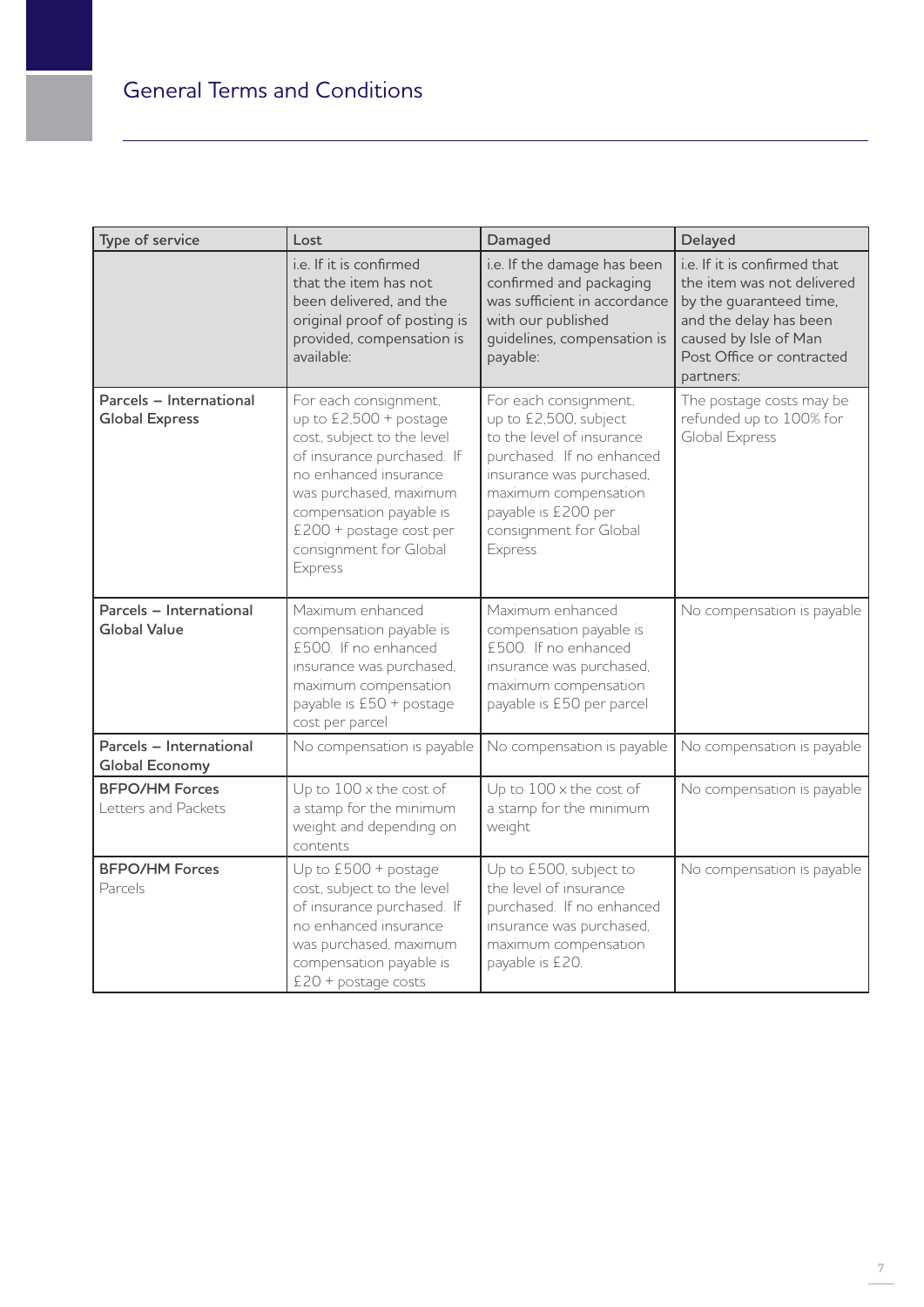# General Terms and Conditions

## **Exclusions**

IOMPO may not provide compensation for loss or delay if:

- the claim is not made by the sender of the item.
- the correct postage was not paid,
- the item was not correctly or clearly addressed,
- the loss or delay was due to an omission by the sender or recipient,
- delivery was attempted but no-one was available to receive it,
- the delay was due to alternative delivery arrangements which had been put in place, including PO Boxes, or Post Restante,
- the item was held up in Customs for formal entry clearance,
- the item was sent by another carrier or Postal Operator,
- the item was forwarded from the stated delivery address by a third party or redirection service,
- the item contained prohibited or undeclared restricted items,
- accessing the address was extremely difficult or it put the health and safety of staff at risk,
- it was caused by a failure or malfunction of a computer system as a result of computer viruses of any kind,
- it was caused by industrial action by employees of a partner company,
- the item was addressed to a PO Box in a country which does not accept P.O. Box addresses.

In addition to the circumstances already listed, the following goods are also excluded from compensation unless sent by Special Delivery:

- **Antiques,**
- Articles made wholly of gold, silver or other precious metals,
- Diamonds and other precious stones,
- Jewellery (except imitation),
- Money- current bank notes, currency note or coins.
- Negotiable documents,
- Watches.

#### Damaged Goods

The level of compensation is limited to the cost of repair or the actual price paid for the goods whichever is the lesser and shall not exceed the limit of compensation available from Isle of Man Post Office.

#### Lost Goods

Goods may be deemed lost if not received within:

- 3 weeks for the Isle of Man, UK and Channel Islands deliveries; or
- 8 weeks for International deliveries;

from the guaranteed/anticipated delivery date.

# **SCHEDULE 2**

### **Additional Insurance**

A number of IOMPO's postal services provide a limited amount of compensation which may be claimed in the event of loss, damage or delay to an item – see the table in Schedule 1 above for details of the compensation available by product.

With some services the amount of compensation that may be claimed in an event of loss, damage or delay can be increased, by indicating the increased level of compensation required (either on the relevant paperwork, or by advising when posting the item in a post office), and by paying any relevant additional fee.